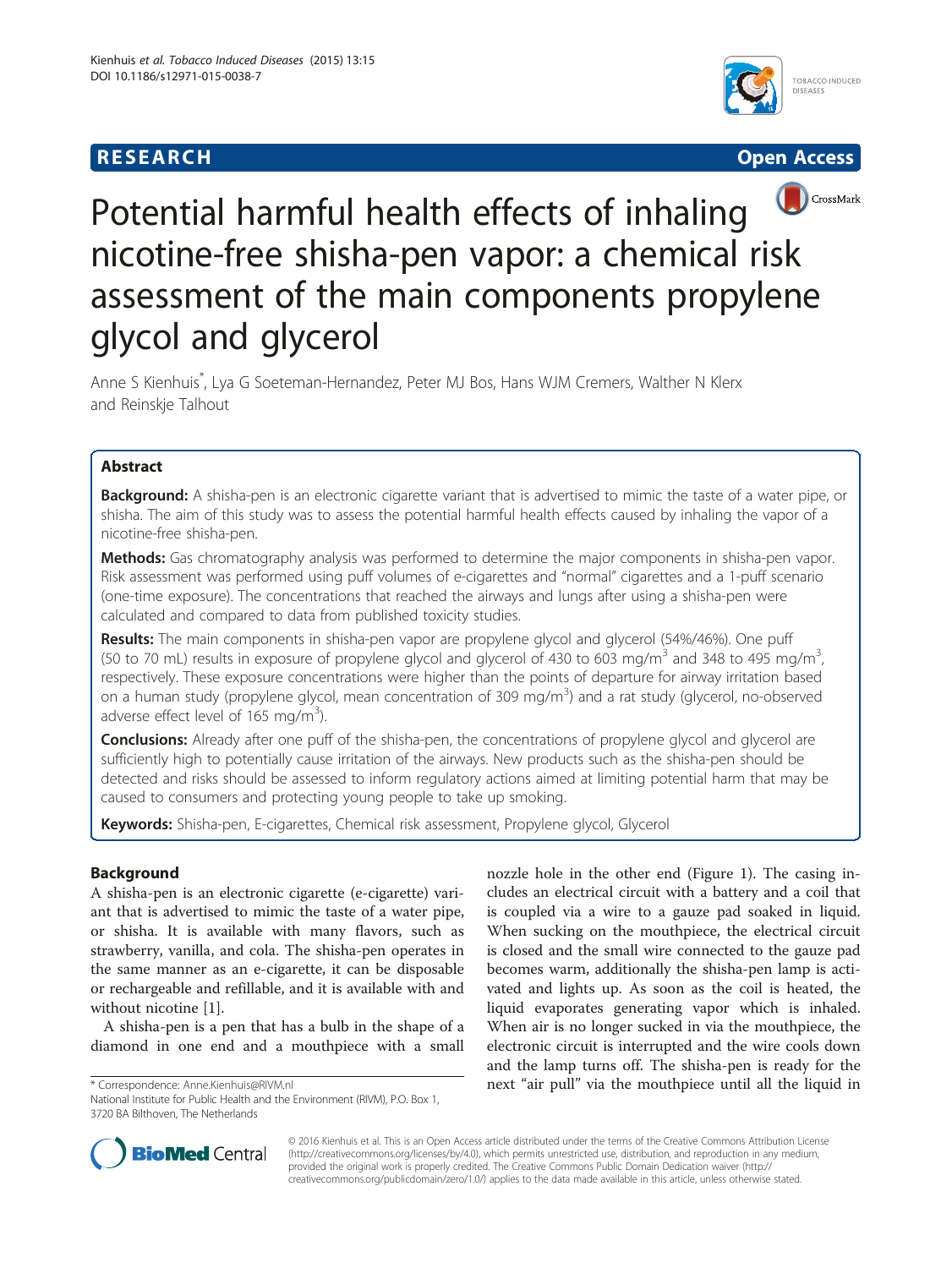<span id="page-1-0"></span>

the gauze is evaporated. A dismantled shisha-pen is shown in Figure 2.

Shisha-pens can be purchased online and in stores where tobacco products are generally sold. In the Netherlands, there has been a media-hype about popularity of nicotine-free shisha-pens among elementary school children [[2\]](#page-5-0). Concerns were raised whether these nicotine-free shisha-pens may act as a gateway product, facilitating later uptake of tobacco smoking among children and whether use of the shisha-pen, i.e. inhaling its contents, is actually safe. The purpose of the current study was to identify potential harmful health effects caused by exposure of consumers to the contents of the shisha-pen. To this aim, we assessed the chemical composition of the liquid and the vapor of the shisha-pen to estimate exposure. In addition, risk assessment on the major chemical components that emerge in the vapor of the shisha-pen was performed by selecting relevant toxicity studies and comparing them to exposure.



#### **Methods**

Disposable, nicotine-free shisha-pens (3 strawberry, 1 apple and 1 grape) were bought in a local store. Constitution of the liquid and vapor of shisha-pens was analyzed using gas chromatography (GC) on a Varian GC 3900/FID. Both liquid (method 1) and vapor (method 2) were separated on a CP-WAX 52CB (25 m  $\times$  0.25 mm 1,2 μm) column. Galaxie software was used for quantification and identification of peaks. The analytical conditions employed were as follows: volume injected 1 μl, flow 2.5 mL/min, injector temperature 220°C, detector temperature 260°C, split ratio 1:50 and oven temperature from 160°C to 230°C with stepped temperature program: 3 minutes at 160°C, with 10°C per minute to 230°C, 10 minutes at 230°C. Calibration curves for propylene glycol and glycerol were linear, from 0.008 mg/mL (detection limit) to 4.0 mg/mL.

For method 1 (humectants in liquid), a shisha-pen (strawberry) was dismantled. All parts of the shisha-pen and their operation were described (see [Results](#page-2-0) section). The gauze pad that contains the liquid was rinsed with 50 mL methanol. The proportion propylene glycol/glycerol was determined using the GC-FID method, using the settings as described above.

For method 2 (humectants in vapor), shisha-pens (2 strawberry, 1 apple, 1 grape) were smoked on a homebuild one-channel smoking machine, using the ISO smoking regime (35  $\text{cm}^3$  puff volume; 2 second puff duration; puff frequency of once per minute). Four to ten puffs (strawberry  $n = 10$ , strawberry  $n = 5$ , apple  $n = 5$ , grape  $n = 4$ ) of 35 mL were captured on a Cambridge filter and extracted with 50 mL methanol. Propylene glycol and glycerol were determined using the GC-FID method, using the settings as described above.

Using the same GC-FID method, the presence of tri-ethyleneglycol, di-ethyleneglycol and nicotine was determined. Additionally, pyrolysis was performed on one strawberry shisha-pen at 140°C using a PTV injector and gas chromatography–mass spectrometry (GC-MS) iontrap varian 3800 with varian iontrap MS225 to determine the presence of components that would be expected in tobacco smoke.

Risk assessment was performed for the major components found in the shisha-pen vapor, according to a procedure recently developed for smoking of cigarettes [[3](#page-5-0),[4](#page-5-0)]. First, a hazard assessment was performed. Therefore, studies describing the direct toxicity of the major components, i.e., the toxicity due to their direct effects, were summarized. For risk assessment, information on the smoking topography of young people using the shisha-pen (puffs per session, sessions per day, duration of use) is lacking. Therefore, possible risks were assessed by taking a pragmatic approach combining known topography for cigarettes [\[5](#page-5-0)] and e-cigarettes [\[6](#page-5-0)], using a 1-puff scenario (one-time exposure). The maximum concentrations of the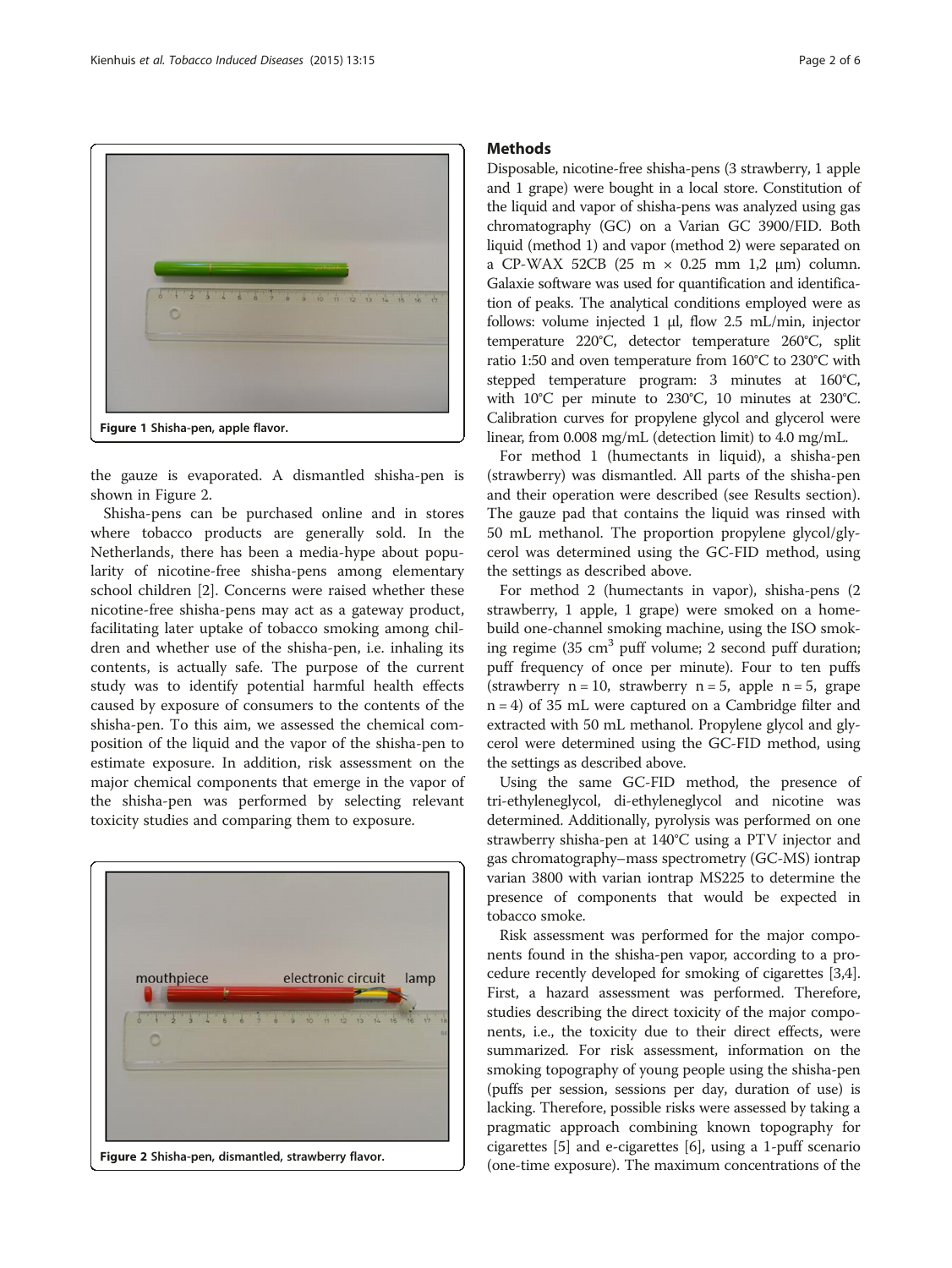<span id="page-2-0"></span>major components in shisha-pen vapor that would reach the lower respiratory tract were calculated, as described previously [\[3,4\]](#page-5-0).

In this study, the margin of exposure (MOE) approach was used as a procedure for risk assessment for components for which relevant human data were available. The MOE is the ratio of an appropriate toxicological Point of Departure (PoD) divided with the estimated human exposure; the smaller de ratio, the higher the risk. The MOE is evaluated given the necessary extrapolation steps involved whether clear conclusions can be drawn or if refinement is necessary. The latter is beyond the scope of the present paper. Basic calculations and a detailed description of the exposure and risk assessment steps have been previously described by Bos et al. [\[7\]](#page-5-0). In step 1, the exposure assessment is described, in step 2, the PoD, and in step 3, the risk on local effects is estimated.

#### Results and discussion

A shisha-pen is an electronic inhaler that vaporises a liquid solution consisting mainly of humectants and flavors into an aerosol mist. Like e-cigarettes, shisha-pens simulate the act of tobacco smoking. In the present study, the contents and vapor of shisha-pens without nicotine with different flavors (apple, strawberry, grape) were analyzed.

The major components found in the liquid of shishapens were propylene glycol and glycerol (54%/46%). The manufacturer reports a minimum of 500 puffs to be taken from one shisha-pen (shisha-pen package). This was confirmed by our smoking machine analysis, in which up to 630 puffs were taken from one shisha-pen. GC analysis of shisha-pen puffs showed that the vapor in the shisha-pen was comprised of an average of 0.7 mg/puff of propylene glycol and 0.6 mg/puff of glycerol. In addition, the vapor contained a small amount of flavor and other trace components (<1%). No tri-ethyleneglycol, di-ethyleneglycol and nicotine were found. Furthermore, pyrolysis of shisha-pen vapor did not show presence of well-known tobacco smoke components, such as benzene or 1,3-butadiene.

Risk assessment was performed per major component found in shisha-pen vapor, propylene glycol and glycerol. The maximum concentration of propylene glycol and glycerol that would reach the lower respiratory tract after one puff was estimated, as described previously [[3,4](#page-5-0)]. For the shisha-pen, the amount of puffs taken per unit time, the volume of vapor inhaled and the length of vaping sessions of the average shisha-pen user remain unknown. For this reason, smoking topography described for use of "normal" cigarettes [\[5](#page-5-0)] and e-cigarettes [\[8,9,6\]](#page-5-0) were used. Calculations were made for a 1-puff scenario.

Propylene glycol is used in the food, cosmetic, pharmaceutical and plastic industries. It is also commonly used to create the artificial smoke or mist often seen in discotheques, theatre and television productions [[10](#page-5-0)]. Glycerol

is widely used in many industrial and consumer products, e.g. soaps/detergents, medicines, cosmetics, food, drinks, paints, resins and paper [[10](#page-5-0)]. Both substances are "generally recognized as safe" (GRAS) for use as food additives [[11](#page-5-0)]. The GRAS approval, however, does not apply to exposure to propylene glycol and glycerol through the shisha-pen. This is because in this scenario the substances are not ingested as in food, but inhaled, which results in exposure of the respiratory tract and lungs. For propylene glycol, it is known that repeated, short-term exposure of eyes, skin, nose, and mouth may cause irritation [\[12\]](#page-5-0).

The concentrations that reached the airways and lungs after using a shisha-pen were compared to data from published toxicity studies [\[13](#page-5-0)-[15\]](#page-5-0). Studies were selected based on resemblance of the exposure scenario to that of shisha-pen use. Differences between studies and the actual exposure to shisha-pen use, such as differences in duration of exposure and differences between animals and humans, were taken into account when only animal studies were available.

Hazard assessment of propylene glycol showed that there is no evidence that propylene glycol is carcinogenic to humans (The Health Council of the Netherlands [[16](#page-5-0)]). Non-carcinogenic, local respiratory effects and systemic effects following propylene glycol exposure showed an increased number of goblet cells in the respiratory tract and nasal hemorrhaging observed when rats were exposed to 160 mg/m<sup>3</sup> (the lowest concentration tested), 6 hours per day, 5 days per week for 13 weeks [\[14\]](#page-5-0). Effects such as nasal burning, stinging and throat irritation were attributed to exposure to propylene glycol as part of a pharmaceutical formulation inhaled by patients suffering from allergic rhinitis for 4 weeks. However, these effects were significantly less following a change in the content of propylene glycol in the formulation from 20% to 5% [[17](#page-5-0)]. Furthermore, acute ocular and upper airway irritation was caused by short exposure to propylene glycol mist from artificial smoke generators in non-asthmatic human volunteers ( $n = 27$ ) who were exposed in an aircraft simulator to propylene glycol mist for 1 minute. A few (4 out of 27) reacted with cough and slight airway obstruction [[15](#page-5-0)]. Minor systemic effects were observed only in female rats which included body weight reduction and changes in leukocyte profile. These systemic effects on body weight and leukocyte profile have not been found consistently in other studies indicating that gender differences in susceptibility to propylene glycol's adverse effects in the rat, but other studies do not provide additional evidence for this [\[17](#page-5-0)].

For risk assessment of propylene glycol the maximum alveolar concentrations in after one puff was estimated to be 430 to 603. The study of human volunteers  $(n = 27)$ exposed to propylene glycol for one minute at concentrations ranging from  $176-851$  mg/m<sup>3</sup> showed upper airway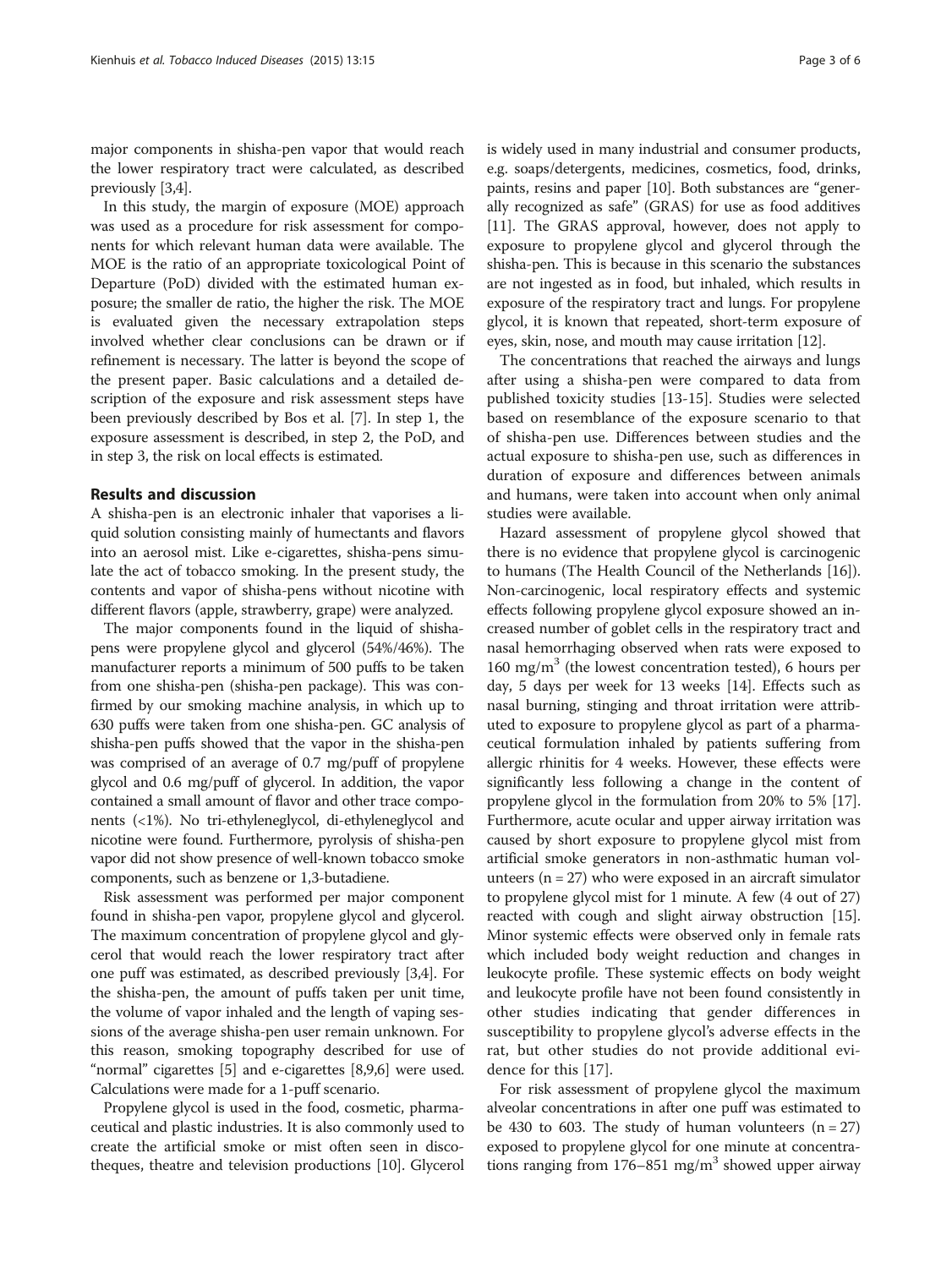irritation [\[15\]](#page-5-0). It is not clear if irreversible effects will occur after prolonged use but an animal study showed that repeated exposure (6 h per day; 5 days per week) for 90 days at 1000 and 2200  $mg/m^3$  caused irreversible respiratory damage [\[14\]](#page-5-0). Limits for propylene glycol by actors exposed via theatrical fog has been set at 40 mg/m<sup>3</sup> [[18](#page-5-0)]. The estimated maximum alveolar concentration of propylene glycol in one puff exceeds this peak acceptable concentration. This analysis of the shisha-pen demonstrates that a risk of irritating effects on the respiratory tract epithelium due to propylene glycol exists. Details on risk assessment of propylene glycol (exposure assessment, PoD, and risk on local effects) is presented in Risk assessment propylene glycol; 1-puff scenario section (propylene glycol; 1-puff scenario). The MOE analysis is presented in Table 1.

#### Risk assessment propylene glycol; 1-puff scenario Step 1: Exposure assessment

For the exposure scenario, the same method as previously described [\[7](#page-5-0)] was utilized with a few adaptations. Puffing patterns (puff frequency, strength and duration) vary considerably among individuals who smoke electronic

Table 1 Summary MOE analysis, propylene glycol, 1-puff scenario, human study used as PoD

| Description                                            | Selected study                                                                                                                          |
|--------------------------------------------------------|-----------------------------------------------------------------------------------------------------------------------------------------|
| Critical endpoint                                      | Acute irritation of the eyes and upper airways                                                                                          |
|                                                        | A few (4 out of 27) individuals reacted with<br>additional cough and slight airway obstruction                                          |
| Source                                                 | The Health Council of the Netherlands (2007)<br>(Wieslander et al., 2001)                                                               |
| Species                                                | Healthy human subjects (27)                                                                                                             |
| Exposure regimen                                       | Propylene glycol in aviation emergency<br>training. Exposure to artificial mist generator in<br>short-term inhalation exposure (~1 min) |
| Concentrations tested<br>(mq/m <sup>3</sup> )          | 0, 176-851                                                                                                                              |
| Duration of exposure                                   | Average rating on 10 questions before and<br>after 1 min propylene glycol exposure every<br>30 min for 4 hours                          |
| NOAEL $(mq/m^3)$                                       |                                                                                                                                         |
| If no NOAEL, then<br>value for LOAFL                   | $Min = 176$                                                                                                                             |
|                                                        | $Max = 851$                                                                                                                             |
|                                                        | $Mean = 309$                                                                                                                            |
| $\zeta_{\text{alvmax}}$ (mg/m <sup>3</sup> )           | 430-603                                                                                                                                 |
| Source of C <sub>alv;max</sub><br>$(mq/m^3)$           | 1 puff (50 mL [5], 70 mL [6])                                                                                                           |
| MOE <sub>1-puff shisha-pen/100%</sub><br>transfer rate | Min range = 0.3-0.4 ( $\sim$ 2.5-3x higher than in<br>human study)                                                                      |
|                                                        | Max range = $1.4 - 2$                                                                                                                   |
|                                                        | Mean range = 0.5-0.7 ( $\sim$ 1.4-2x higher than in<br>human study)                                                                     |

cigarettes or shisha-pens, but surveys indicate that individuals take an average of 120–175 puffs per day [[8](#page-5-0),[9](#page-5-0)]. There is no data available on the duration of shisha-pen smoking sessions and therefore we can only assume that 1 puff has a volume of 50 mL as it is with cigarette smoke [[5\]](#page-5-0), or 70 mL as is found with e-cigarettes [[6\]](#page-5-0). We must keep in mind that with the nicotine-free shisha-pen, the user will not adjust the volume to satisfy the nicotine craving, for this reason we used both volumes to obtain a range of exposure as an indication of the overall risk.

The average concentration per shisha-pen smoking session can be calculated by adapting the exposure scenario described previously for cigarette smoking [[7\]](#page-5-0) and dividing the amount in mg inhaled during a shisha-pen session ( $D_{1-puff shisha-pen}$ ) by 0.05 L<sup>1</sup>, or 0.07 L<sup>2</sup>.

<sup>1</sup>C<sub>alv;max</sub> =  $0.042 \times D_{1-puff}$  shisha-pen</sub>/0.05 = 0.85  $\times$  $D_{1-puff\ shisha-pen} = \text{mg/L}$ <br>  ${}^{2}C_{alv,max} = 0.042 \times D_{1-puff\ shisha-pen}/0.07 = 0.6 \times$  $D_{1-puff shisha-pen} = mg/L$ 

GC analysis showed that the smoke in the shisha pen was comprised of an average of 0.71 mg/puff of propylene glycol:

$$
{}^{1}C_{alv,max} = 0.85 \times D_{1-puff\ shisha-pen} = 0.85 \times 0.71
$$
  
\nmg = 0.603 mg/L = 603 mg/m<sup>3</sup>  
\n
$$
{}^{2}C_{alv,max} = 0.85 \times D_{1-puff\ shisha-pen} = 0.6 \times 0.71
$$
  
\nmg = 0.43 mg/L = 430 mg/m<sup>3</sup>

The estimated inhaled concentration of propylene glycol per puff was 0.71 mg with a maximum alveolar concentration ( $C_{alv;max}$ ) of 430 to 603 mg/m<sup>3</sup>.

#### Step 2: Point of departure

One human study in which humans were exposed to an aerosol mist as part of an aviation emergency training was considered the best PoD for further risk assessment. Please refer to Table 1 for MOE calculation.

#### Step 3: Risk on local effects

The MOE for respiratory tract irritation was found to range from 0.3 to 2 (Table 1). Considering the MOE, a risk of effects on the respiratory tract epithelium due to propylene glycol exists. For evaluation of this MOE it needs to be taken into account that the lowest observed adverse effect level (LOAEL) was used as PoD instead of no observed adverse effect level (NOAEL).

Hazard assessment of glycerol showed no evidence for carcinogenic effects. Non-carcinogenic, local respiratory and systemic effects were reported as local irritant effects to the upper respiratory tract observed when rats were exposed to  $662$  mg/m<sup>3</sup>, 6 hours per day, 5 days per week for 13 weeks, with no toxic effects observed at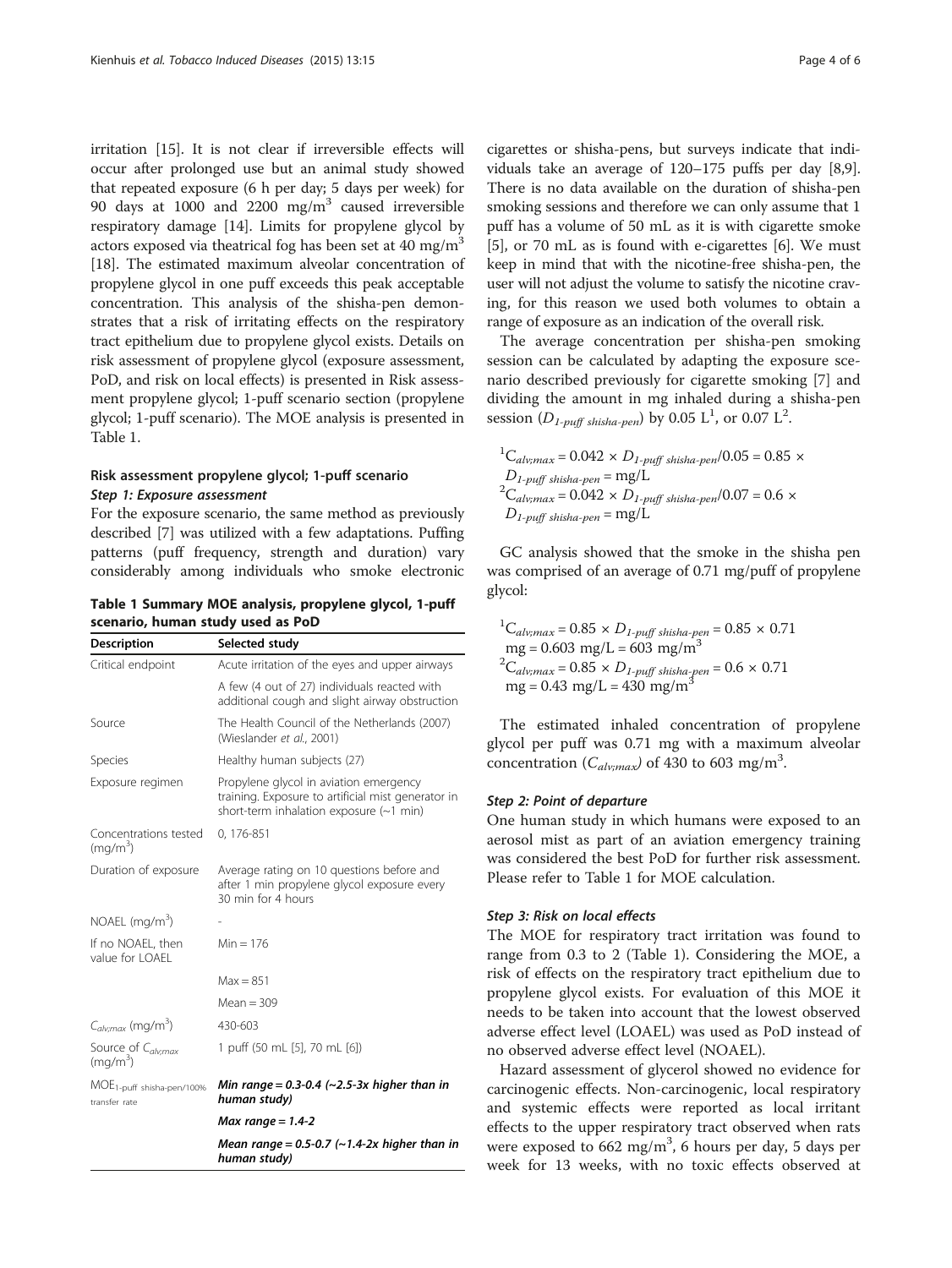165 mg/m<sup>3</sup> [\[19](#page-5-0)]. No systemic effects were reported in this study or in a study with rats exposed to concentrations of 1000, 1930 and 3910 mg/m<sup>3</sup>, 6 hours per day, 5 days per week for 14 days [\[19](#page-5-0)].

For risk assessment of glycerol, the maximum alveolar concentration of glycerol after one puff was estimated to be 348 to 495 mg/m<sup>3</sup>. Due to lack of relevant human inhalation studies with glycerol, no MOE was calculated. Nevertheless, two animal studies showed that continuous exposure (6 h per day; 5 days per week) for 14 and 90 days showed irritation to the upper respiratory tract at 662 and 1000 mg/m<sup>3</sup>, respectively [[19\]](#page-5-0). Given the high inhaled concentration of glycerol in one puff, a risk of irritating effects on the respiratory tract epithelium due to glycerol exists with increased duration of shisha-pen exposure. Details on risk assessment of glycerol (exposure assessment, PoD, and risk on local effects) is presented in Risk assessment glycerol; 1-puff scenario section (glycerol; 1-puff scenario).

#### Risk assessment glycerol; 1-puff scenario Step 1: Exposure assessment

For the exposure scenario, the same method as previously described [\[7](#page-5-0)] was utilized with a few adaptations. Puffing patterns (puff frequency, strength and duration) vary considerably among individuals who smoke electronic cigarettes or shisha-pens, but surveys indicate that individuals take an average of 120–175 puffs per day [[9,8\]](#page-5-0). There is no data available on the duration of shisha-pen smoking sessions and therefore we can only assume that 1 puff has a volume of 50 mL [[5\]](#page-5-0), or 70 mL [\[6\]](#page-5-0)).

The average concentration per shisha-pen smoking session can be calculated by adapting the exposure scenario described previously for cigarette smoking [[7\]](#page-5-0) and dividing the amount in mg inhaled during a shisha-pen session ( $D_{1-puff\ shisha-pen}$ ) ) by 0.05 L<sup>1</sup>, or 0.07 L<sup>2</sup>.

$$
{}^{1}C_{alv;max} = 0.042 \times D_{1-puff\;shisha-pen}/0.05 = 0.85 \times D_{1-puff\;shisha-pen} = mg/L
$$
  

$$
{}^{2}C_{alv;max} = 0.042 \times D_{1-puff\;shisha-pen}/0.07 = 0.6 \times D_{1-puff\;shisha-pen} = mg/L
$$

GC analysis showed that the smoke in the shisha pen was comprised of an average of 0.582 mg/puff of glycerol

$$
{}^{1}C_{alv;max} = 0.85 \times D_{1-puff\;shisha-pen} = 0.85 \times 0.58
$$
  
mg = 0.495 mg/L = 495 mg/m<sup>3</sup>  

$$
{}^{2}C_{alv;max} = 0.6 \times D_{1-puff\;shisha-pen} = 0.6 \times 0.58
$$
  
mg = 0.348 mg/L = 348 mg/m<sup>3</sup>

The estimated inhaled concentration of glycerol per puff was 0.58 mg with a maximum alveolar concentration ( $C_{alv;max}$ ) of 348 to 495 mg/m<sup>3</sup>.

#### Step 2: Point of departure

Two studies with continuous exposure were found. The first had an NOAEL of  $165$  mg/m<sup>3</sup> and a LOAEL of 662 mg/m<sup>3</sup> for local irritant effect to the respiratory tract in rats exposed 6 h per day, 5 days per week for 13 weeks (concentrations tested were 0, 33, 165 and 662 mg/m<sup>3</sup>) [[19](#page-5-0)]. Another study showed an LOAEL of 1000 mg/m<sup>3</sup> for local irritant effects of the upper respiratory tract in rats exposed 6 h per day, 5 days per week for 2 weeks (concen-trations tested were 0, 1000, [19](#page-5-0)30 and 3910 mg/m<sup>3</sup>) [19]. It must be kept in mind that in the rat study, animals were exposed to glycerol for 6 h per day and that these data were compared with 1 puff of a shisha-pen.

#### Step 3: Risk on local effects

Because a relevant study with a similar exposure pattern as that of a shisha-pen could not be found, a reliable MOE could not be calculated. Nevertheless, the inhaled concentration of glycerol in one puff was estimated to be 348 to 495 mg/m<sup>3</sup>, in comparison to an NOAEL of 165 mg/m<sup>3</sup>, and an LOAEL of 1000 and 662 mg/m<sup>3</sup> observed for local irritant effect in 2- and 13-week rat studies, respectively. Given the high inhaled concentration of glycerol in one puff, a risk of irritating effects on the respiratory tract epithelium due to glycerol exists with increased duration of exposure.

For the risk assessments performed for propylene glycol and glycerol present in the vapor of the shisha-pen, it is recognised that several assumptions have been made and that the risk assessment can be refined reconsidering these assumptions. Although such a refinement is beyond the scope of the present analysis, considering the low MOE, it remains to be seen if further refinement will alter the conclusion.

The current study is the first to present a chemical analysis and subsequent assessment of the risks of inhaling nicotine-free shisha-pen vapor, focusing on the major components propylene glycol and glycerol. For propylene glycol risk assessment could rely on a relevant human study, allowing for MOE analysis. Also, for glycerol animal data were available allowing for estimation of risks upon exposure. Some limitations include the lack of information on shisha-pen use; we can only assume that topography including puff volume is within the range of that of cigarettes and e-cigarettes. Furthermore, there were no human (propylene glycol) and animal (propylene glycol, glycerol) studies that mimicked the exposure scenario of shishapen smoking. Other factors to be taken into account when performing risk assessment include less-than-lifetime exposure, interspecies extrapolation (rat to humans), and inter-individual variability. Moreover, the current chemical risk assessment approach presents a single-component analysis and the combined effects of propylene glycol and glycerol need further investigation.